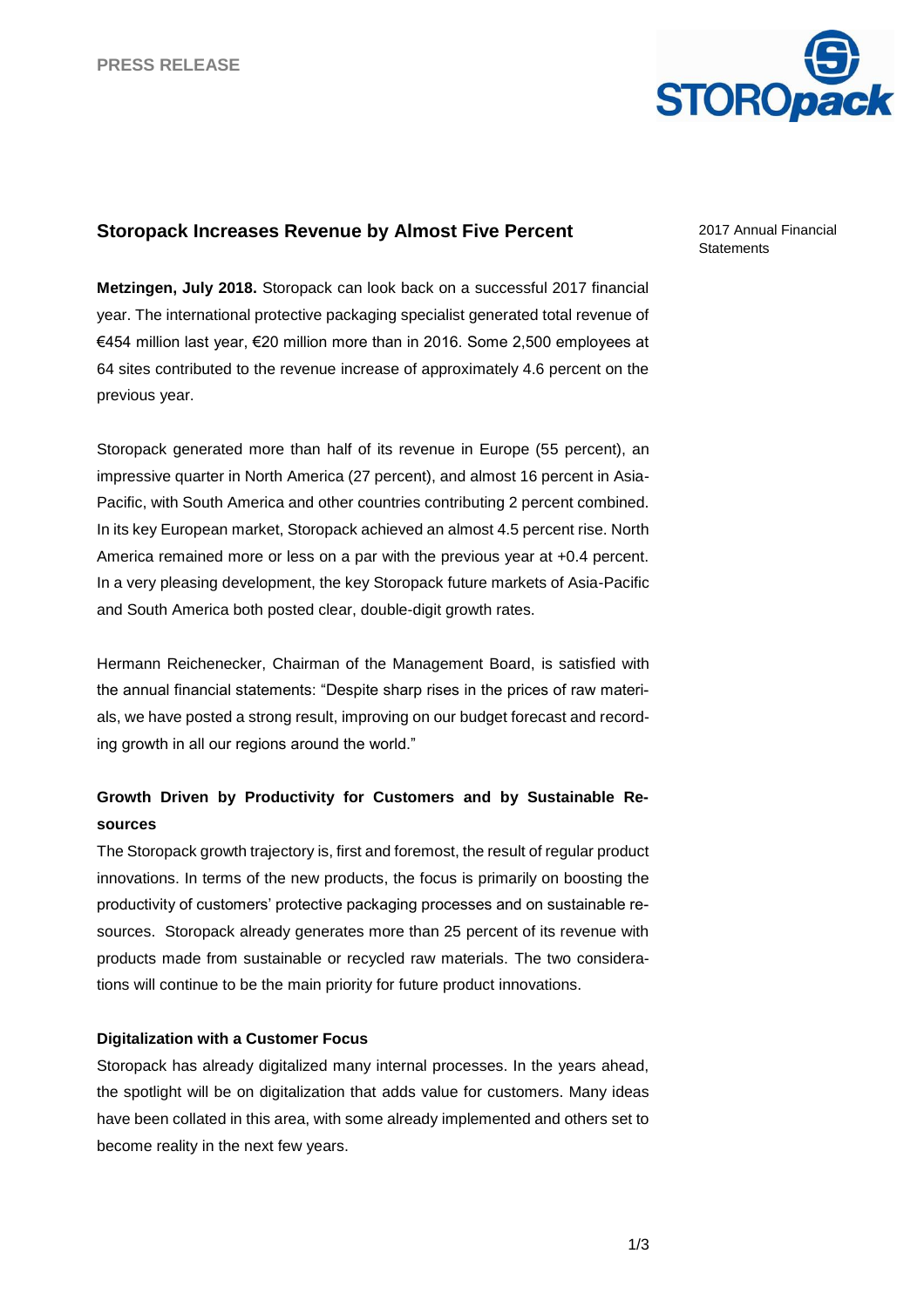



Storopack press releases and printable image data also available on the internet at [www.storopack.com](http://www.storopack.com/) and [www.cc-stuttgart.de/presseportal.](http://www.cc-stuttgart.de/presseportal) Images are free for editorial use with a mention of the source.

\* \* \*

#### **About Storopack**

Storopack was founded as a family business in 1874 and has operated as Storopack Hans Reichenecker GmbH based in Metzingen, Germany, since 1959. As a specialist for protective packaging, the globally active company group Storopack is organised in the two business areas of Molding and Packaging. The Molding division, with certified production locations in Europe and China, supplies made-to-measure protective packaging and technical form parts in expanded foams for various areas of industry. The Packaging division supplies flexibly applicable protective packaging with air cushions, paper pads, PU foam packaging systems and pourable padding materials and is represented by its own production locations and branch offices in Europe, North America, South America, Asia and Australia. 2,500 members of staff work for Storopack worldwide. In the year 2017, Storopack generated sales of 454 million Euros. The products are available in more than 50 countries. Further information on www.storopack.com

### **Press Contact:**

Astrid Winkeler Storopack Hans Reichenecker GmbH René Jochum / Dr. Bernard Schüler Communication Consultants GmbH